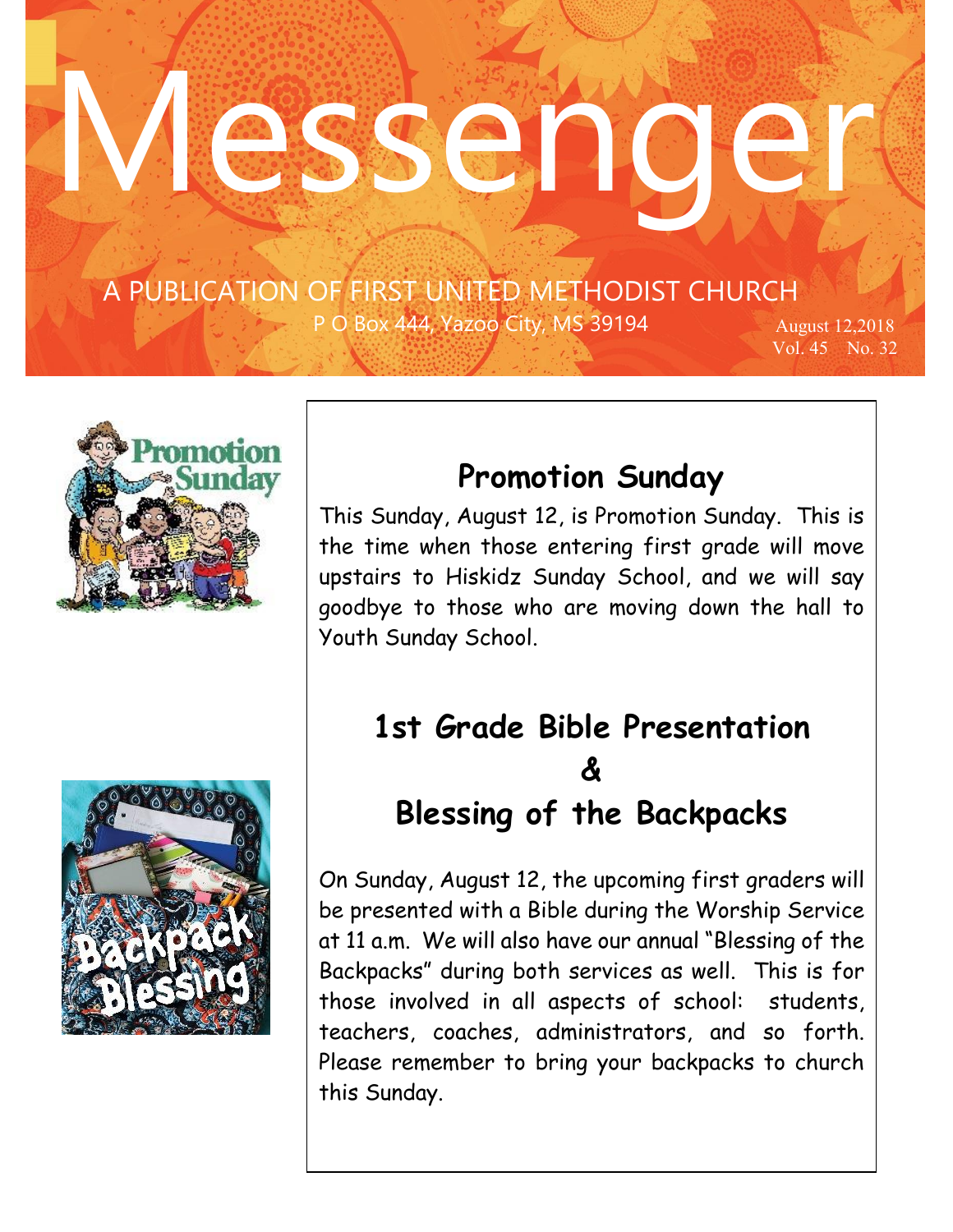We welcome **The Chancel Choir** back after a rest during the month of July. We invite you to join us if you enjoy singing! Choir rehearsals are Wednesday evenings at 6 p.m. We NEED and WANT you to be a part of our program.





12. Jeanne Parker

13. Edwin McDonald, Helen Hendrix

15. Paige Adcock

18. Eric Poe, John Riley Poe, Parks Poe, Elizabeth Ford

 $\sim$   $\sim$   $\sim$   $\sim$   $\sim$   $\sim$   $\sim$ 13. Mr. & Mrs. Ryan Ragland 14. Mr. & Mrs. Eric Poe 16. Mr. & Mrs. Van Ray 18. Mr. & Mrs. Josh Kraft

#### **THIS WEEKS CALENDAR**

**SUNDAY, AUGUST 12** 9:00 a.m. Come AZ U R Service 9:50 a.m. Sunday School 11:00 a.m. Traditional Service 2:00 p.m. Crosby Hicks shower 3:30-5 p.m. Back to School party  $(Gr.1-6)$  5:30 p.m. Youth Scavenger hunt **MONDAY, AUGUST 13** 9-12 noon Methodist Market **TUESDAY, AUGUST 14** 6:00 p.m. Ladies Bible Study/Millie's **WEDNESDAY, AUGUST 15** 5:30 p.m. In the Hands of God/Prayer Meeting 6:00 p.m. Youth Bible Study 6:00 p.m. Chancel Choir **THURSDAY, AUGUST 16** 7:00 p.m. County-wide Men's Club **SATURDAY, AUGUST 18** 9-12 noon Methodist Market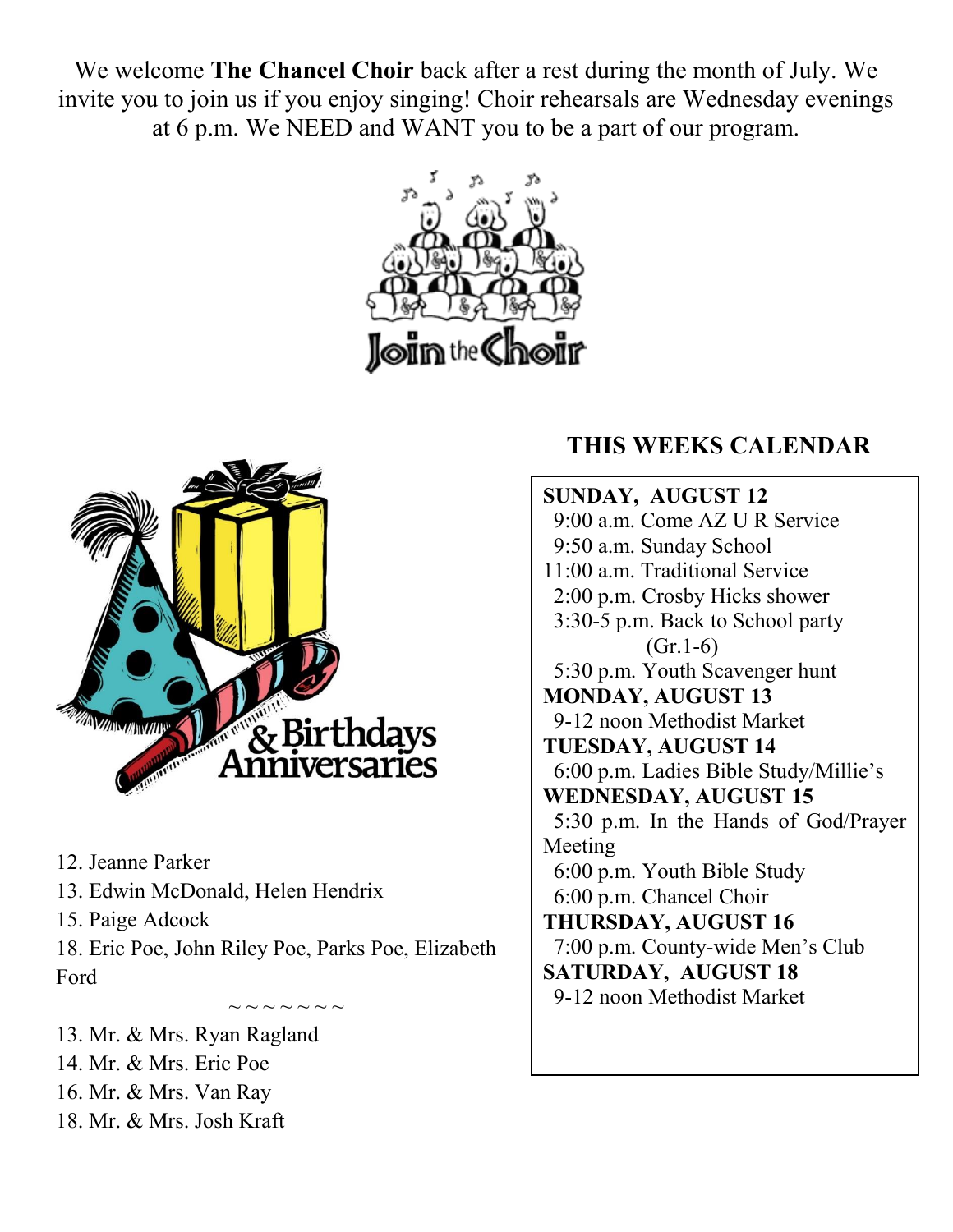Solid ound

 This month we will be studying the book of Romans. We have all had a time in our lives that we were embarrassed or ashamed of something. How many of you have ever been embarrassed or ashamed of your relationship with Christ. I'm sure you have all been in situations where you have shied away from standing up for Christ. This Sunday our lesson is titled "Unashamed." It comes from the writings of Paul from the book of Romans. Hope you will be in Sunday school as we get started on this new series.

#### **Wednesday Night Small Group**

We will begin back with our regular meetings this Wednesday, August  $8<sup>th</sup>$  at 6:15 p.m. in the youth basement. We need to discuss a few of the Bible studies and decide which one we would like to begin with. I know with school starting back there will be lots of schedules and activities going on, but we can modify our time to help with that. Looking forward to starting out the new school year with our eyes looking up!

#### **Youth Back to School Scavenger Hunt**



There will be a Back to School scavenger hunt for grades  $7-12^{th}$  next Sunday, August 12. You will begin by collecting your first clue at the home of Julie and De Paul at 5:30 p.m. The scavenger hunt will take you to various places around town, before leading you to your final destination for supper and group time.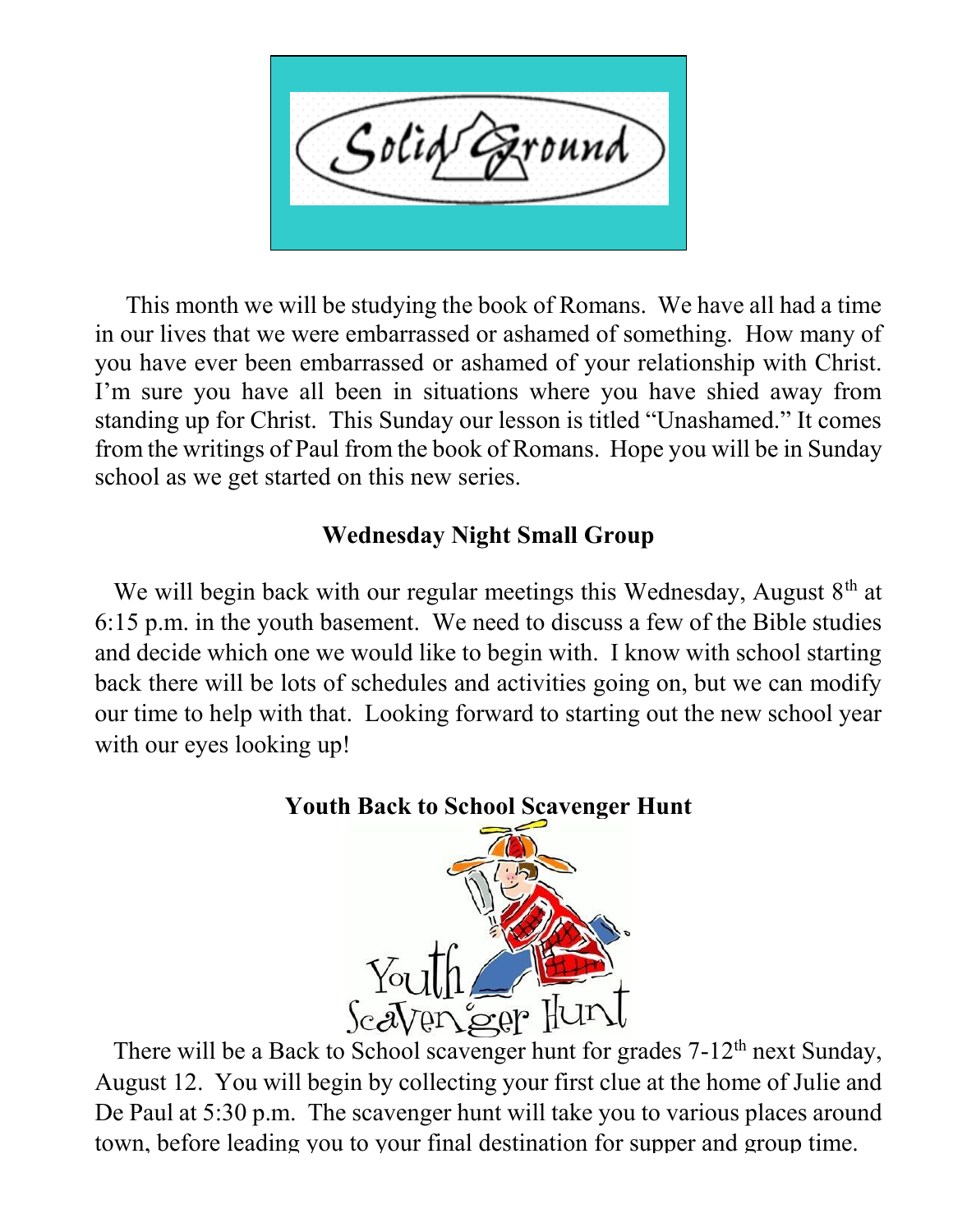



"I have given you an example: just as I have done, you also must do."

John 13:15



This Sunday we will continue learning about people that Jesus met and interacted with. Our lesson this week introduces us to sisters, Mary and Martha. Both women found themselves doing different things while Jesus was visiting them. Neither one was

doing the wrong thing, but Jesus let them know that sometimes we need to stop and pay attention. Hope to see you Sunday as we talk more about this lesson.

 **Sunday School Teachers needed.** If there is anyone who is interested in helping teach the  $1^{st}$ -3<sup>rd</sup> grade or the  $4^{th}$ -6<sup>th</sup> grades, please contact Tera Smith or the Church office. We are in need of volunteers to give just one month of your time to help in the Children's department. Thank you.

#### **Hiskidz/Planet 456 Back-to-School Party**

A Back-to-School Party for Grades 1-6 will be held at the home of Julie and De Paul on **Sunday, August 12 from 3:00 - 5:00 p.m.** We will need help with food and drinks, so If any parents would like to help please contact Tera Smith.

#### **Blessings of the Backpacks & Bible Presentation**

 Pease mark your calendars for Sunday, August 12. We will have our annual **Blessing of the Backpacks** for all students and teachers as they prepare for a new school year. This will also be a special day for our **rising First Graders**, as they will be presented with Bibles in the 11:00 a.m. worship service.